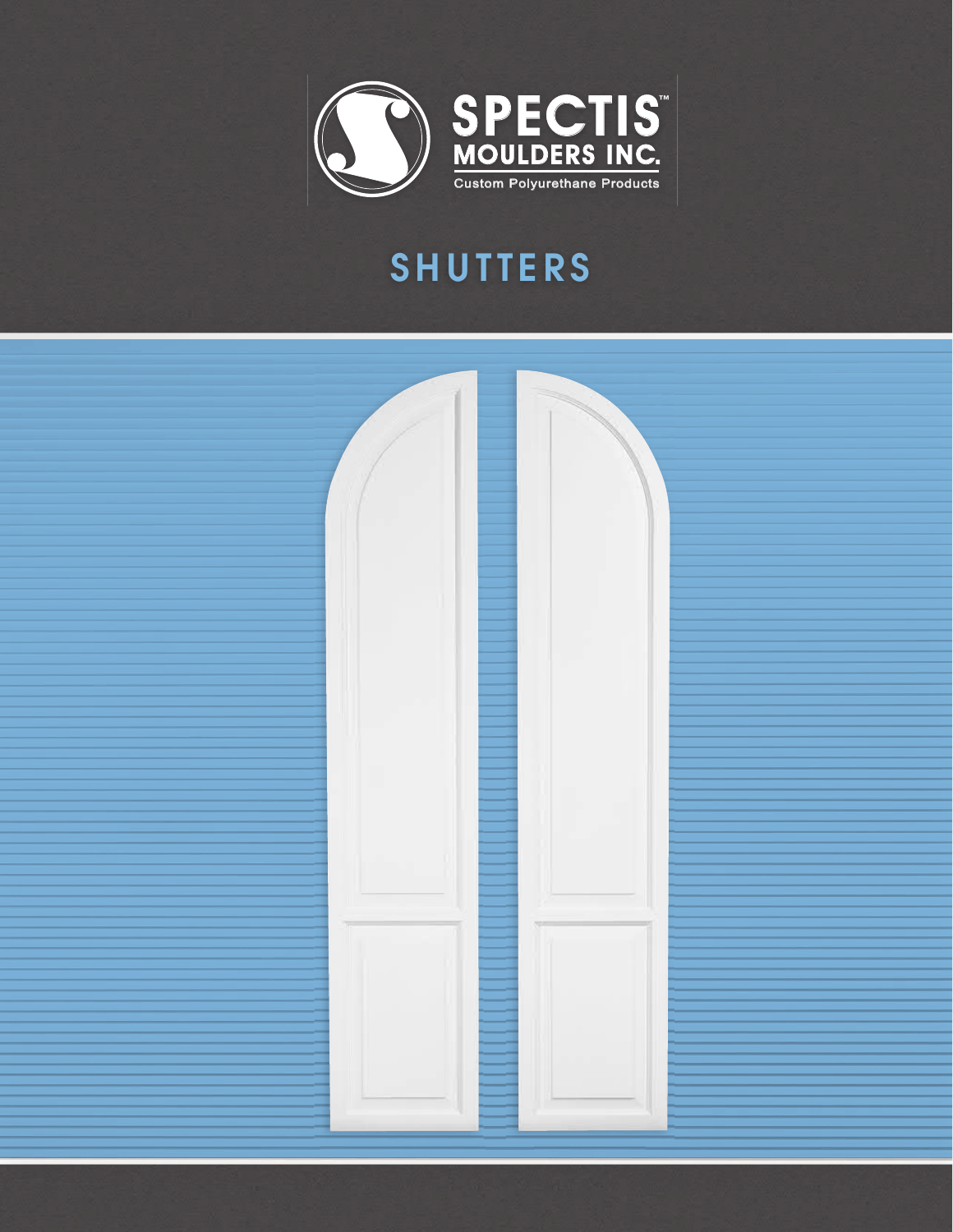**SHUTTERS** NOTICE :

SPECTIS ADHESIVE MUST BE USED ON ALL BEDDING/BUTT JOINTS.

Closed Louvre Shutter • 1 1/4" Projection

**SHL-1-1872 SHL-1-2064 SHL-1-2460 SHL-1-3696**

| ٠              |  |  |
|----------------|--|--|
|                |  |  |
| i              |  |  |
|                |  |  |
| ï<br>'n        |  |  |
| ٠              |  |  |
|                |  |  |
|                |  |  |
|                |  |  |
|                |  |  |
|                |  |  |
| <b>COMPANY</b> |  |  |
|                |  |  |
|                |  |  |
|                |  |  |
|                |  |  |
|                |  |  |
|                |  |  |
|                |  |  |
|                |  |  |
|                |  |  |
|                |  |  |
|                |  |  |

Closed Louvre Shutter • 1 1/4" Projection

| SHL-2-1230        | <b>SHL-2-1855</b> |
|-------------------|-------------------|
| <b>SHL-2-1236</b> | <b>SHL-2-1860</b> |
| SHL-2-1240        | SHL-2-1864        |
| SHL-2-1248        | <b>SHL-2-1867</b> |
| <b>SHL-2-1260</b> | SHL-2-1872        |
| SHL-2-1272        | SHL-2-1876        |
| SHL-2-1449        | <b>SHL-2-1878</b> |
| SHL-2-1459        | SHL-2-1881        |
| SHL-2-1472        | <b>SHL-2-1896</b> |
| <b>SHL-2-1640</b> | <b>SHL-2-2062</b> |
| SHL-2-1645.5      | <b>SHL-2-2448</b> |
| SHL-2-1647.5      | <b>SHL-2-2460</b> |
| <b>SHL-2-1648</b> |                   |
| SHL-2-1671        |                   |
| <b>SHL-2-1672</b> |                   |
| SHL-2-1696        |                   |
| SHL-2-1769        |                   |
| SHL-2-1830        |                   |
| SHL-2-1836        |                   |
| SHL-2-1837        |                   |
| SHL-2-1840        |                   |
| <b>SHL-2-1842</b> |                   |
| SHL-2-1848        |                   |

*Photo at left shows use of Spectis custom louvered shutter #SHL-2*

**CUSTOM SIZES AVAILABLE Raised panel PVC shutters can be custom ordered**

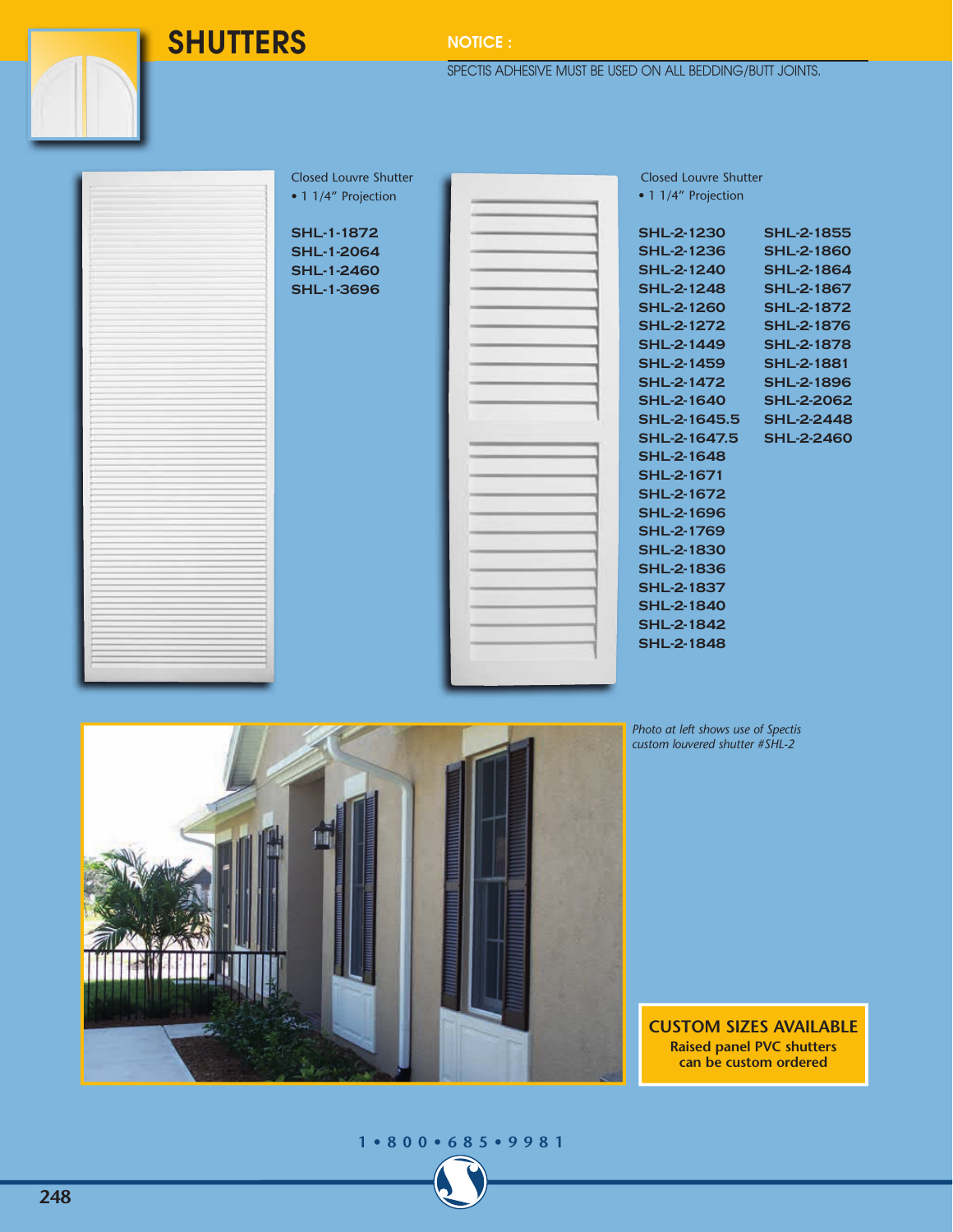## **SHUTTERS**



**SHA 1890L SHA 1890R**

**www.spectis.com**